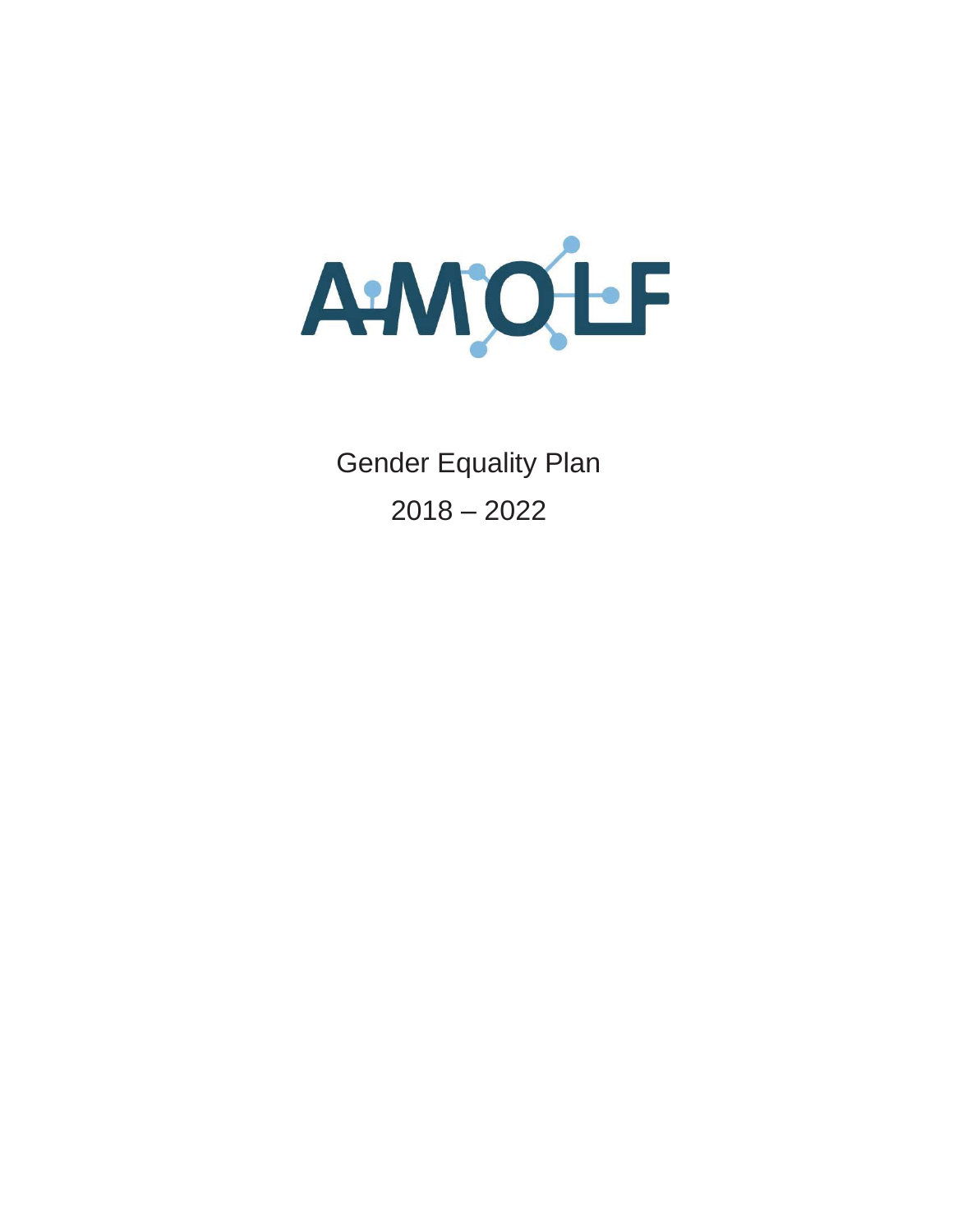

# **Contents**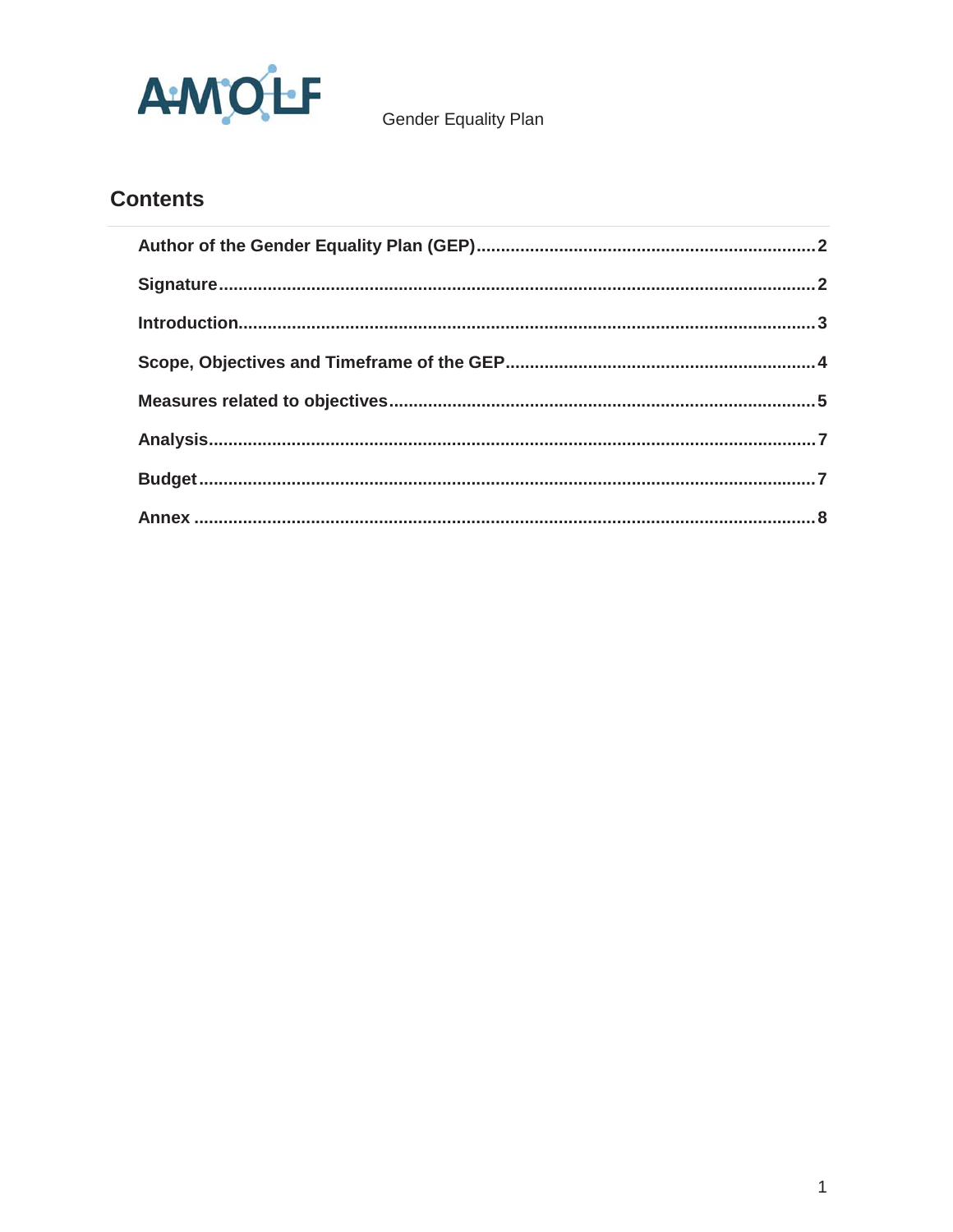

# Author of the Gender Equality Plan (GEP)

| Contact person                | Wouter Harmsen (HR Advisor)                                                                                                                                                                                                                                 |  |  |
|-------------------------------|-------------------------------------------------------------------------------------------------------------------------------------------------------------------------------------------------------------------------------------------------------------|--|--|
| <b>Implementation Manager</b> | Wouter Harmsen (HR Advisor)                                                                                                                                                                                                                                 |  |  |
| Implementation Team           | Prof.dr. Huib Bakker (Director AMOLF)<br>Prof.dr. Gijsje Koenderink (Head Living Matter dept.)<br>Prof.dr. Martin van Hecke (Head Designer Matter dept.)<br>Prof.dr. Femius Koenderink (Head Nanophotonics dept.)<br>Dr. Paula van Tijn (Institute Manager) |  |  |
|                               | Wouter Harmsen BHRM (HR Advisor)                                                                                                                                                                                                                            |  |  |

## **Signature**

AMOLF promotes an inclusive culture and a family-friendly working environment. AMOLF has a good gender balance among the PhD students and postdocs. Unfortunately, a high percentage of these women leave academia at each stage of the academic career, which means that talent is being lost. Therefore, AMOLF's ambition is to increase the proportion of female scientific group leaders.

Committed to the execution of this plan:

Amsterdam, 22 January 2018

Prof.dr. H. J. Bakker, Director of NWO-I institute AMOLF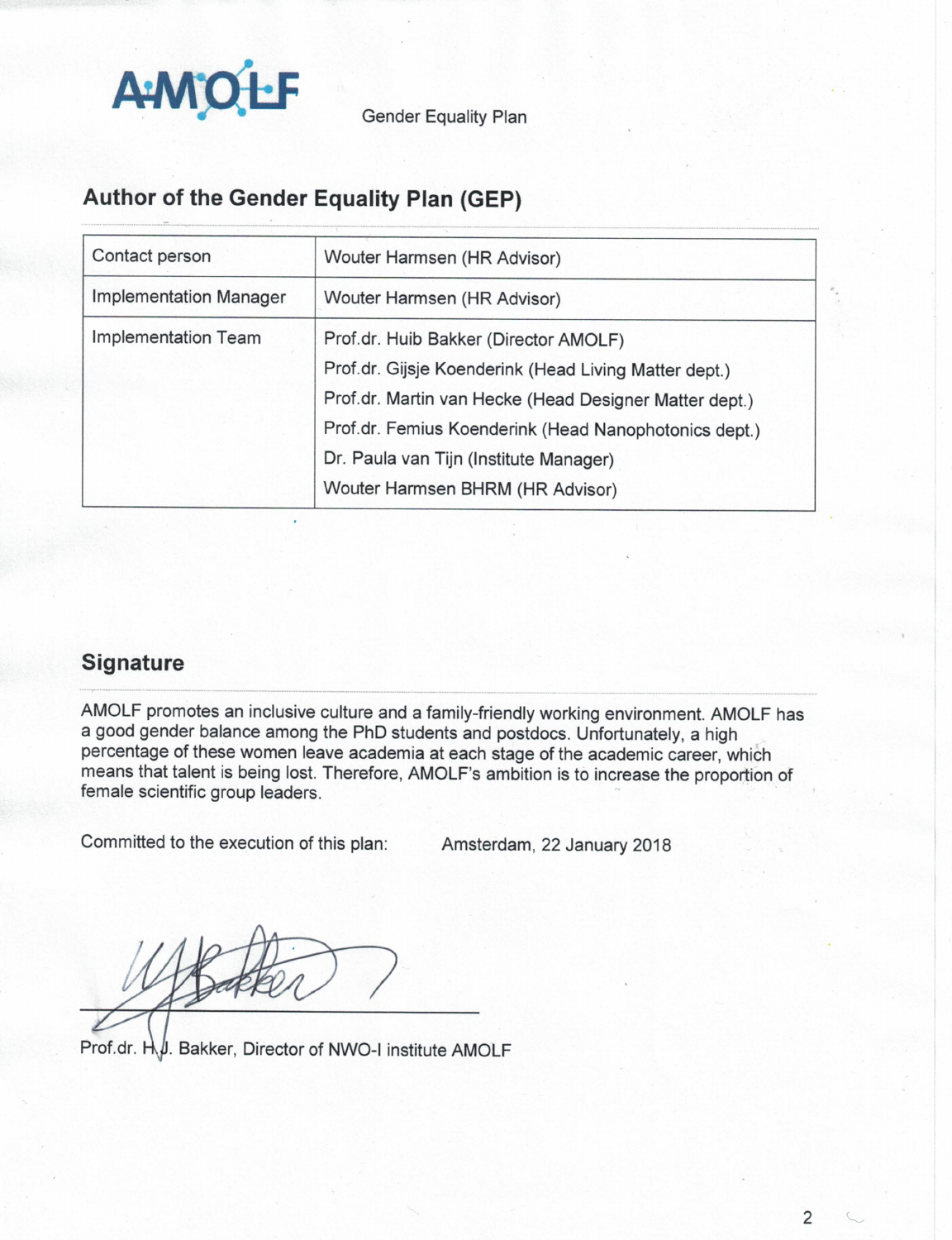

## **Introduction**

l

The Netherlands score poorly on international rankings of female participation in science, especially in physics. Indeed, a recent study<sup>1</sup> revealed that nowhere else in the world is science associated more with men than in the Netherlands. That is why it should not surprise anyone that the Netherlands Ministry of Education, Culture and Science has the ambition to create more opportunities for women in science<sup>2</sup>.

NWO-I aims to correct the imbalance between the sexes in certain positions in its organization. This mainly concerns scientific positions, especially in higher positions. NWO-I institute AMOLF will join this effort and is committed to the removal of gender inequality at its institute.

A first step towards a systematic approach was the analysis of the current situation at the institute. In January/February 2017 AMOLF and three other physics institutes (ARCNL, DIFFER and Nikhef) took part in a gender evaluation conducted by external gender experts from Joanneum Research, Austria.

The results show that at the moment gender is defined as element of diversity. There is no formal gender institutionalisation yet, like having a Gender Equality Plan (GEP). In terms of a sustainable gender implementation institutionalized measures are required. Therefore AMOLF has formulated this Gender Equality Plan (GEP). Responsible for implementing this is the Gender Equality Team.

AMOLF has a good gender balance among the PhD students and postdocs, of which  $\pm$  30% are women, a fraction that roughly corresponds to the fraction of female students taking up physical or technical studies at Dutch universities (40% for physical studies and 23% for technical studies in 2015). Unfortunately, a high percentage of these women leave academia at each stage of the academic career, which means that talent is being lost. In AMOLF's scientific staff, only 2 out of 17 of the group leaders are women as of January 1, 2017 (12%).

<sup>&</sup>lt;sup>1</sup> Analysis of research performance through a gender lens across 20 years, 12 geographies, and 27 subject areas, Elsevier, 2017.

<sup>&</sup>lt;sup>2</sup> "2025, Vision for Science, choices for the future", Ministry of Education, Culture and Science of the Government of the Netherlands, December 2014.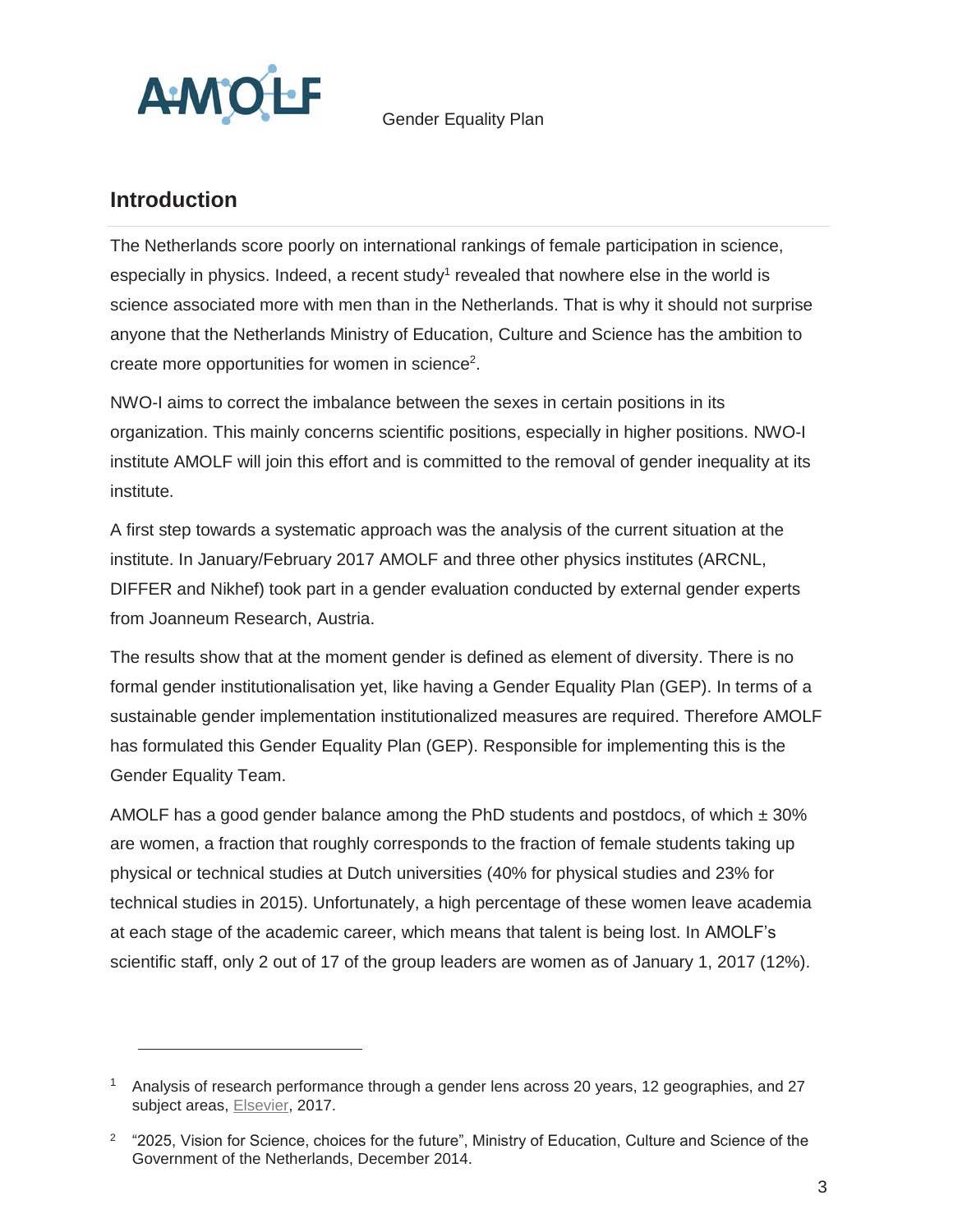

#### **Gender Equality work at AMOLF**

AMOLF has implemented already a range of gender equality measures. The institute promotes an inclusive culture and a family-friendly working environment. Institute wide regulations are in place for maternity and parental leave, for working part-time, and for working flexible hours or from home. Employees also have the opportunity to buy additional leave days.

## **Scope, Objectives and Timeframe of the GEP**

AMOLF's ambition is to recruit more female physicists, to change the current underrepresentation and increase the proportion of female scientific group leaders to 25% in 2022. Therefore the results of the gender evaluation and data analysis lead to the following objectives for the Gender Equality Plan:

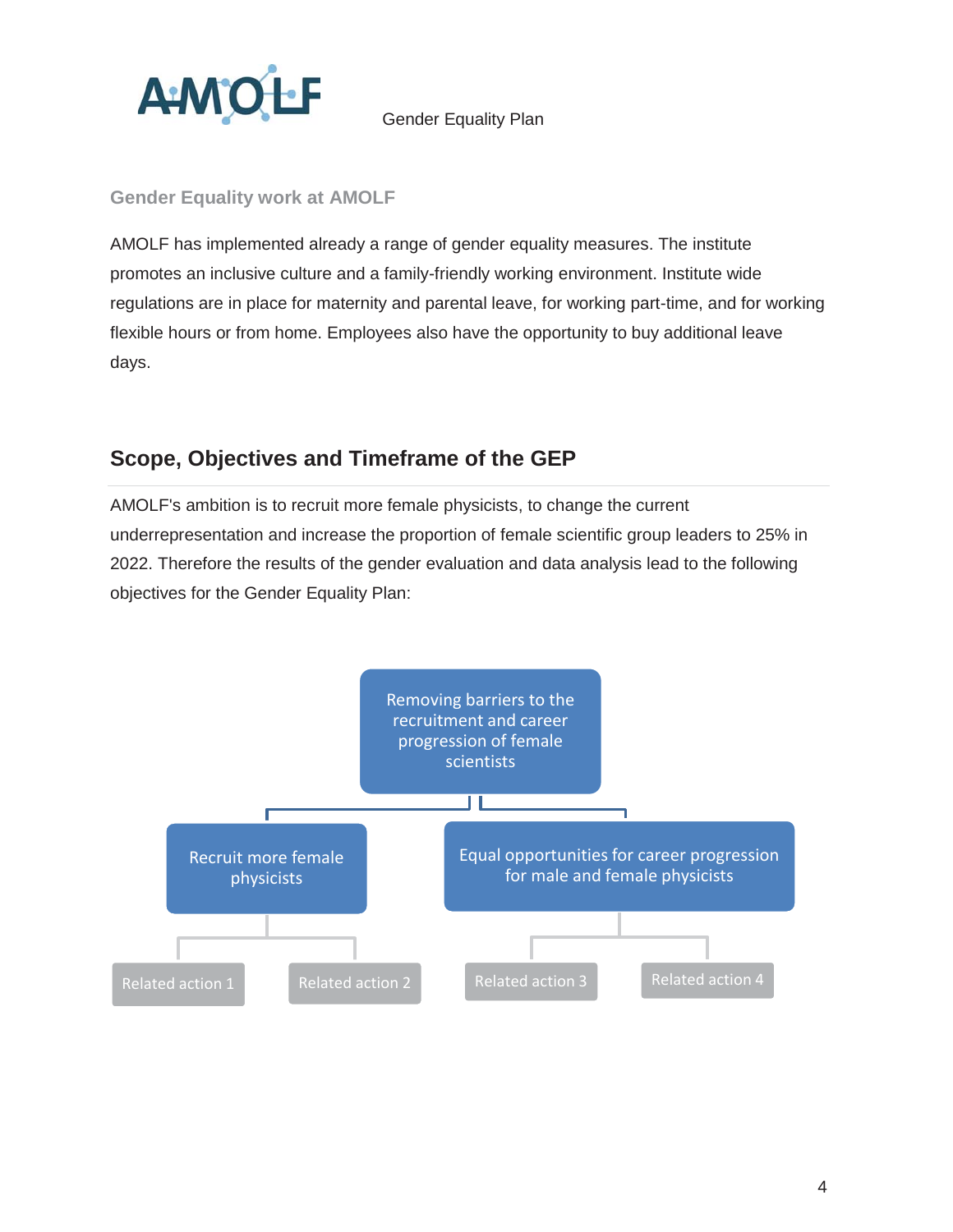

The overarching goal is to remove barriers to the recruitment and career progression of female physicists. For the refinement of the goal it has been broken down into two sub-goals:

- Recruit more female physicists (sub goal 1)
- Establish equal opportunities for career progression (sub goal 2)

To realize this ambition, around 50% of the new group leaders that AMOLF will hire in the coming years must be women. In view of the average turn-over of group leaders at AMOLF, we expect that we will hire circa 5 new group leaders until in the period 2018-2022, of which 2- 3 will be women.

## **Measures related to objectives**

To realise our ambition the following measures/actions will be established.

#### *Measures/actions related to sub-goal 1***:** *Recruit more female physicists*:

- Gender-sensitive recruiting guidelines: Draft job advertisements will be checked for linguistic gender-coding, with the help of manuals, interactive websites and communication experts. The institute's website will be checked for gender-sensitive language and pictures.
- We will actively scout talented female researchers for tenure-track and other senior scientific positions that will become available in the coming years. Female candidates will be invited beforehand to give seminars at the institute, and will be actively encouraged to apply on an individual basis.
- We will participate in the NWO Women In Science Excel (WISE) program initiated in 2016. This program provides talented female scientists an opportunity to develop or expand their own research group at one of the NWO research institutes. We hope to attract one or two talented female tenure-track group leaders through the WISE program.
- When hiring group leaders, we are sometimes hampered in attracting the preferred candidate due to the two-body problem, which occurs when both partners pursue a career in academia. Although we provide the best assistance we can, AMOLF does not have the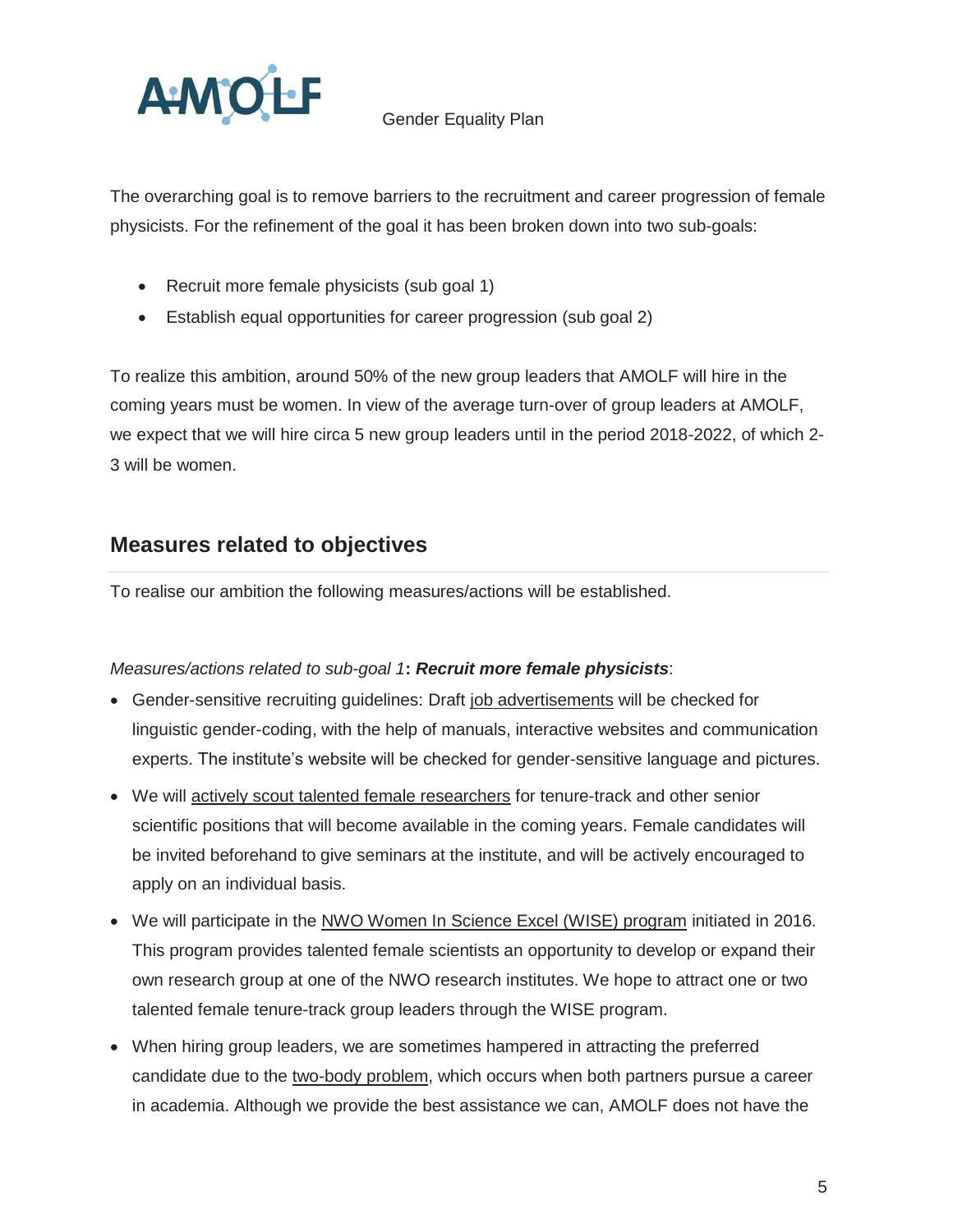

capacity to solve this problem alone and joint efforts from NWO-I, possibly together with the KNAW and Dutch universities, are needed.

### *Measures/actions related to sub-goal 2***:** *Establish equal opportunities for career*

#### *progression*:

- Unconscious bias training for all leading scientific staff : All who participate in selection of scientific applicants - will join a workshop, to discover their personal unaware gender biases, and how to avoid these in their daily practice.
- If maternity and/or parental leave is taken during the tenure track, the period after which the decision is taken on whether to start the tenure procedure (normally after 4 years) is extended by the amount of leave time taken, up to a maximum of 6 months (i.e. at the latest after 4½ years).
- Each tenure-track group leader is offered a personal coach, with whom he/she can reflect on work issues.
- We will stimulate young female scientists to pursue a career in science after obtaining their PhD or finishing their postdoc term at AMOLF. We will therefore set up mentoring programs for female scientists.
- We will provide senior female role models, e.g. by inviting a substantial number of female speakers for our scientific colloquia and by striving for ~50% female speakers in the summer schools we will organize following the establishment of strategic partnerships with other European institutes

#### **Additional activities**:

AMOLF established a gender equality team (GET) to realize the formulated ambition. The GET takes care of implementing the measurements en will monitor the use of them. The GET consist of the management team (MT), supplemented with the HR advisor. Gender equality is a recurring item on the MT agenda every four months.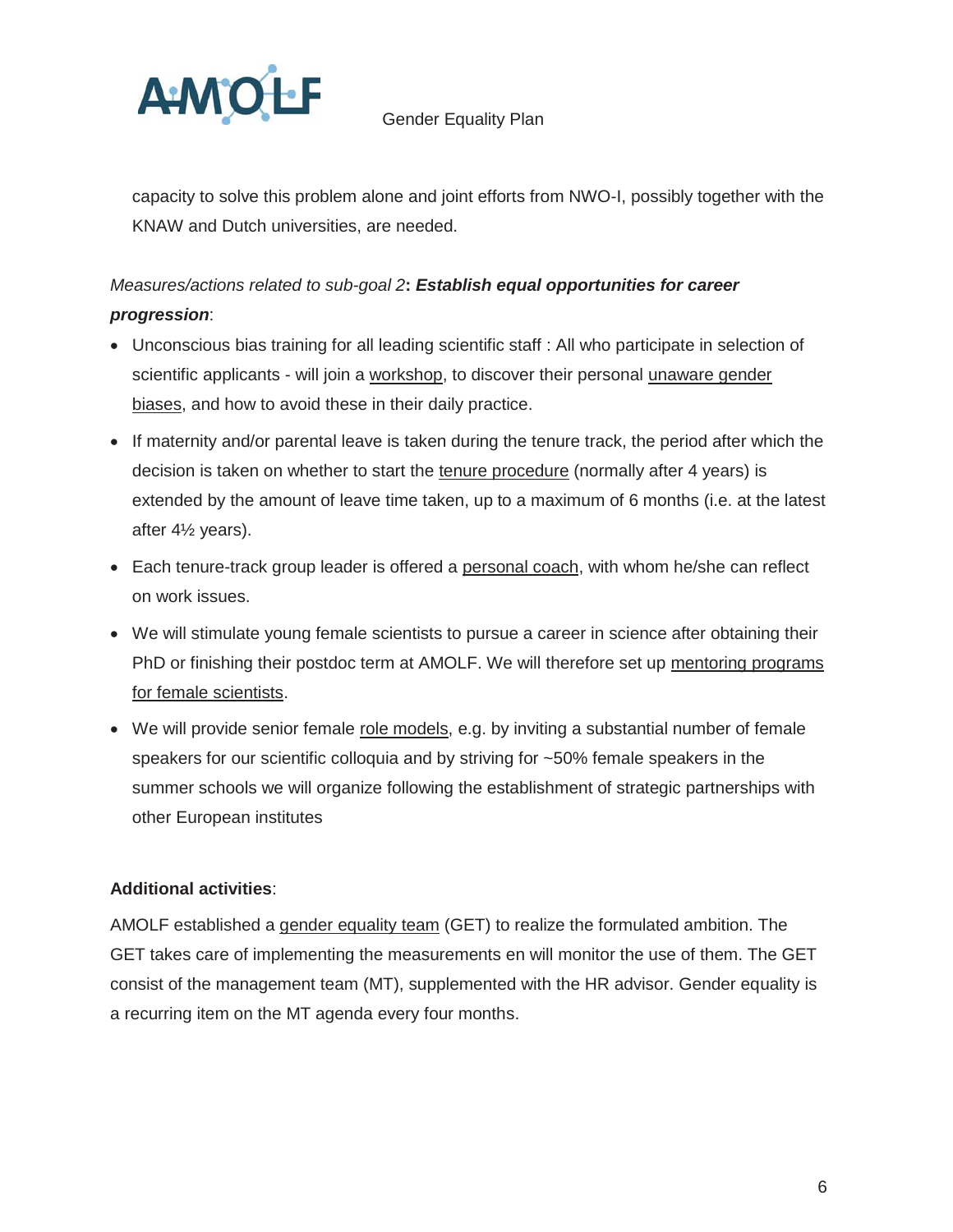

# **Analysis**

|            | PhD students |          | Postdocs |     | TT.<br>group leaders |     | Tenured group 1. |       |
|------------|--------------|----------|----------|-----|----------------------|-----|------------------|-------|
|            | M            |          | М        |     | М                    |     |                  |       |
| 31-12-2017 | 34           | <b>Q</b> | 23       |     |                      |     |                  |       |
|            |              | 36%      |          | 18% |                      | 20% |                  | $8\%$ |

|            | MТ |     |  |
|------------|----|-----|--|
|            |    |     |  |
| 31-12-2017 | 3  |     |  |
|            |    | 40% |  |

# **Budget**

The total costs of a tenure-track position for five years (salary of around 450 k€, investments, junior positions, and material budgets) amounts to roughly 1.3 M€. The personnel cost of a WISE tenure-track group leader are subsidized by NWO with ± 0.3 M€. Thus AMOLF will supplement  $± 1.0$  M€.

Gender bias workshops and personal coaches will be paid from the regular HR budget.